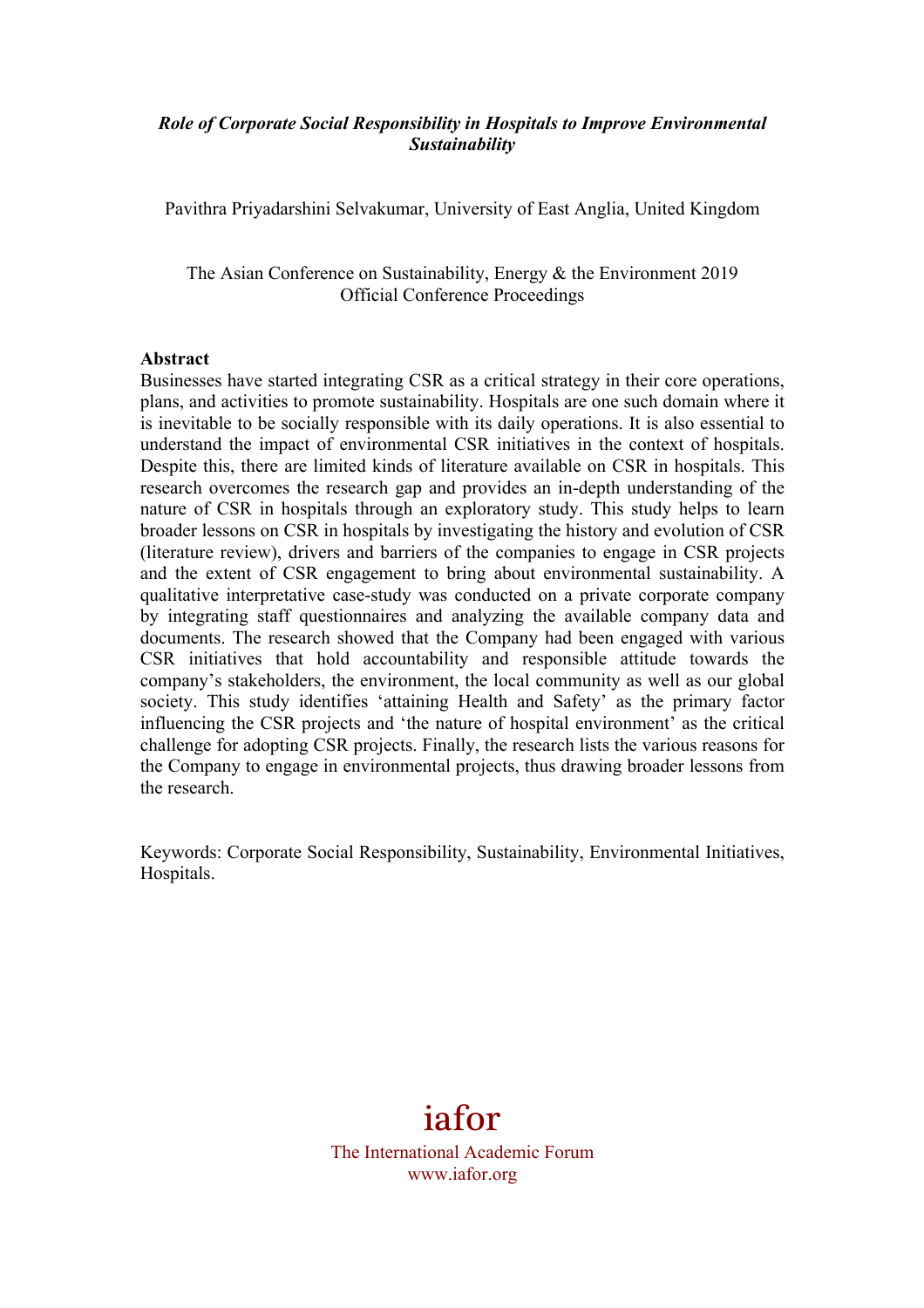#### **Introduction**

In a globalized environment, hospitals are considered to be the most important pillars of society, because of the growing population and its corresponding healthcare needs, resulting in an exponential increase in the demand for hospitals (Feldman & Lobo, 1997; McKee & Healy, 2000). As a consequence, in addition to clinical quality, hospitals are obliged to be socially responsible, to transcend local moralities and promote transnational values that are in accordance with international conventions of human rights and the abstention of environmental damage (Brandão, Rego, Duarte, & Nunes, 2013). Hospitals have evolved to engage in extensive programs relating to research and development, education and training, scientific and technological progress and other social wellbeing activities to promote cultural globalization, economic growth and social stability as well as environmental protection (Rechel, Wright, & Edwards, 2009). Hospitals are now acting more sustainably and responsibly, aiming for greener development, resulting in fewer environmental damages to society (Burger & Newman, 2010).

Simultaneously, the term Sustainable Development (SD) has gathered significant momentum in the operation of hospitals. The concept is viewed as the future viability of society, which integrates the social, environmental and economic goals within a single framework (Crawford & Scaletta, 2006; Weisz, Haas, Pelikan, & Schmied, 2011; Williams, 2005) Hence, in today's world of intense global competition, it is critical to achieve SD in hospitals, and Corporate Social Responsibility (CSR) is recognized as an effective tool for achieving this (Baumgartner, 2014; Behringer & Szegedi, 2016). CSR is considered as the actions that promote social good, beyond the interests of the organization (Carroll, 1999). Various definitions identify CSR as an ethical (Gupta, 2010), humane (Matthiesen & Salzmann, 2017) and transparent (Dubbink, Graafland, & Van Liedekerke, 2008) way of doing business (Van Marrewijk, 2003). However, the extensive discussions, different phenomena, conflicting goals and varying objectives of CSR contribute to inconsistencies and ambiguities with the actual meaning and concept of CSR (Fischer, 2004; McWilliams & Siegel, 2001). Also, there are fewer kinds of literature available for CSR in sectors like hospitals, even though they are believed to be crucial as well as being obliged to provide trustable service to society (Jamali et al., 2010). Hence, it is essential to undertake more research about CSR in hospitals to efficiently apply ethical principles and to promote better health care services (Francis, 2001). This research therefore aims to gain a broader understanding of CSR in hospitals through a case-study. The case-study company manages the facilities at the hospital and is thus identified as a case-study with potential scope to investigate CSR.

#### **History and evolution of CSR**

From early nineteenth century, the notion of CSR has become increasingly prevalent in businesses (Williams, 2005). It is gaining enormous interest among both scholars and practitioners, resulting in rich and diverse literature investigation (Wang, 2015). However, looking back to the history, the development of CSR concept in academic literature goes through a long way and is likely that notions of CSR have been continuously discussed since the beginning of commercial and corporate life. The year 1917 first witnessed the concept of CSR, when Henry Ford announced that the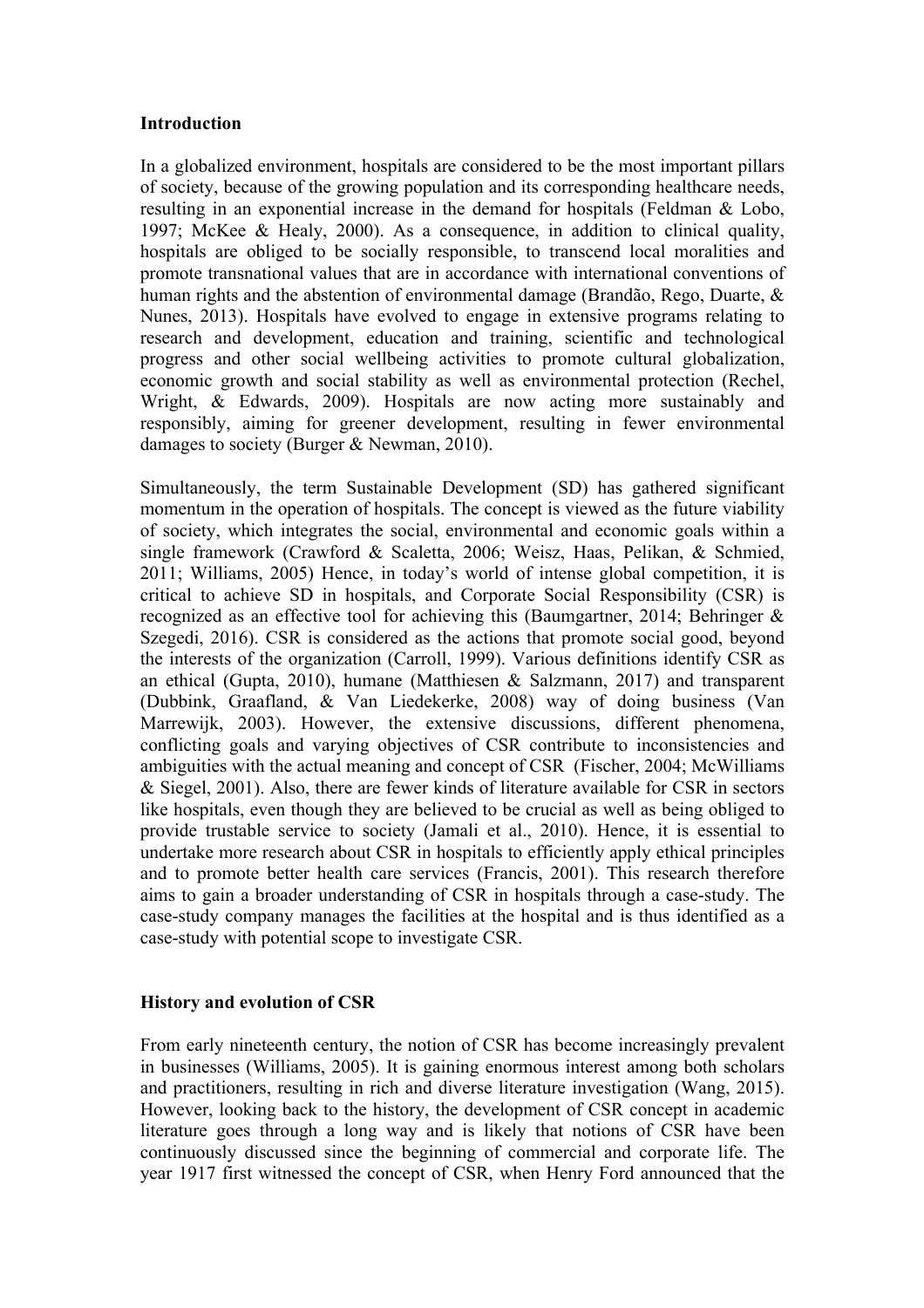aim of Ford Motor company is that "To do as much as possible for everybody concerned, to make money and use it, give employment, and send out the car where the people can use it… and incidentally to make money… Business is a service not a bonanza" (Lee, 2008; Lewis, 1976, p.100). Carroll (2015), the father of CSR, states that, to find the roots of CSR, one has to travel hundreds of years back, even then the signs might be older. However, Bowen (1953) first coined the phrase, Corporate Social Responsibility in his book 'Social Responsibilities of the Businessman' and the company Shell first implemented CSR in 1998 (Saha, 2013). Friedman (1970) introduced the concept of 'stewardship' in CSR, explained how managers protect the interests of stakeholders and briefed the various benefits from adopting CSR in businesses. During the 1980s, the Stakeholder theory (Hannan & Freeman, 1984) came in to the picture of CSR, which eventually facilitated the understanding of relationship between CSR and SD during 1990s. By the beginning of 21st century, countries around the globe started framing guidelines, regulations and principles for adopting CSR as one of the best practices in corporations (Norman & MacDonald, 2004). Elkington (1998) described the triple bottom line in his book 'Cannibals with forks: The triple bottom line' and he states the three core principles of CSR as people, planet and profit. 'People' describe encompasses the social and ethical aspects of an organization, 'Planet' involves the ecological and environmental aspects of CSR, and 'Profit' covers the financial and economic aspects of CSR. These three aspects forms a balanced entity of CSR resulting in a new dimension called the Triple Bottom Line, which has given rise to the modern concepts of CSR such as Corporate Citizenship, Corporate Stakeholder responsibility and Political CSR (Elkington, 2013). The last decade witnessed an extensive discourse of CSR, and companies have started to take more social obligations (Muller-Camen & Elsik, 2014).

At present, CSR is becoming a significant global concern because of corporations' interest to integrate social and environmental responsibilities into their daily activities of business to produce an overall positive impact on the society (Chen & Bouvain, 2009). Also, Renaud-Coulon (2014) opines on the need to educate and spread the awareness of CSR among the stakeholders around the world. Nishandar (2015) claims that it is not possible for the Government to address all the social concerns. Hence, he recommends the Corporates to come into the picture and provide solutions for social issues (ibid). However, throughout the evolution, there has been a 'vibrant' discussion on the concepts CSR, where few literatures identify CSR as a concept that is unconnected to businesses (Freeman & Liedtka, 1991); few literatures argue the relevance of CSR to businesses but identify them as a bad idea for an entity to make profit (Friedman & Erdmann, 1962); and, few literatures claim that CSR is of strategic importance to businesses (Farache & Perks, 2010). This discussion on various characteristics of CSR continues till date and complicates the concept of CSR even more (Tilt, 2016). The fact that there is no unique definition emerged in the history of CSR that can be used for all purposes, fosters the need for more intense research in the field of CSR (ibid).

Figure 1 explains the evolution of CSR, its concept and integration of social perspective over the years.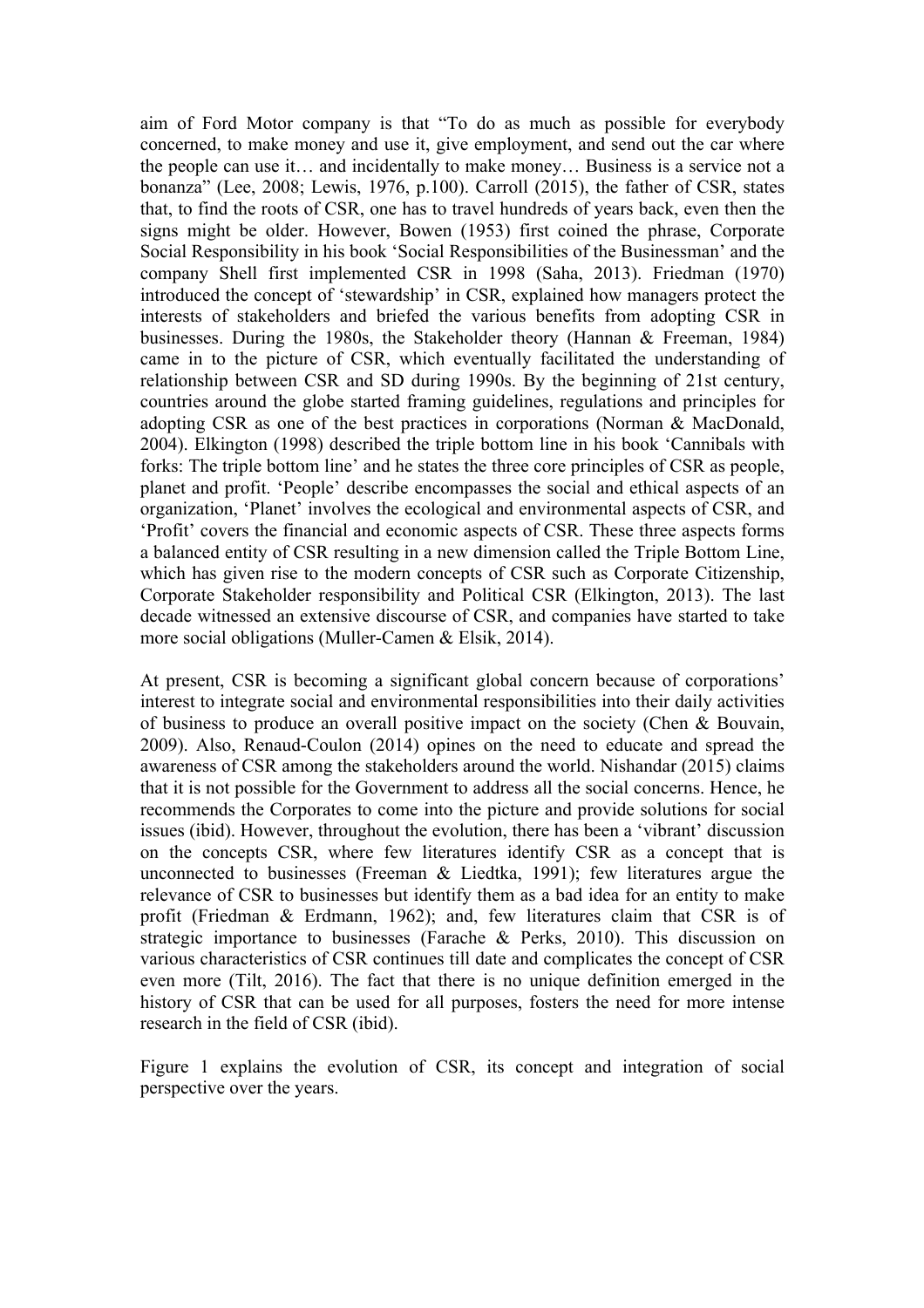

Figure 1: Evolution of CSR and integration of social perspective in timeline. Adapted from (Bhaduri and Selarka, 2016; Popa, 2015)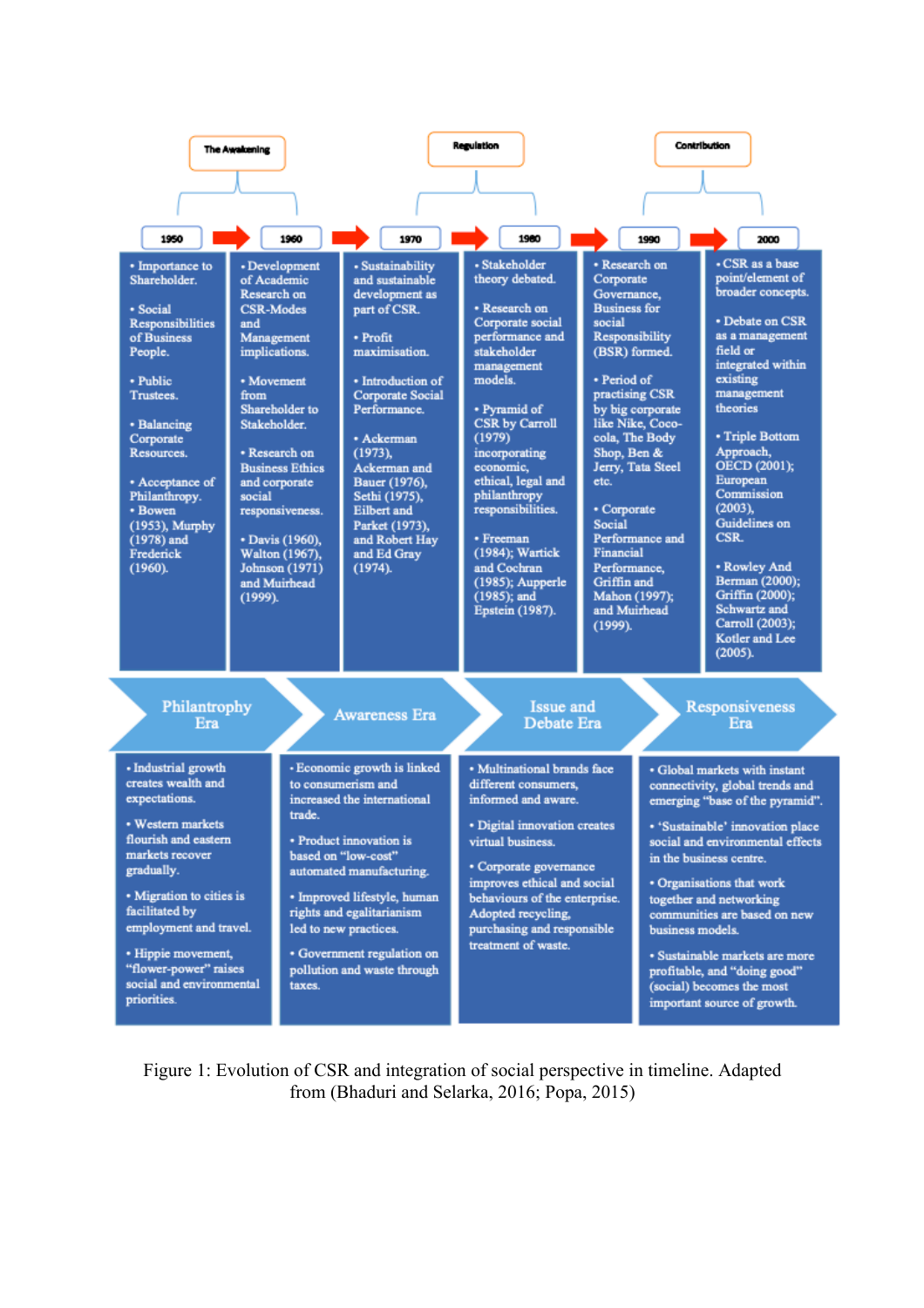Various Definitions of CSR Universal or specific definition for CSR is unavailable neither in literature nor in practice (Rahman, 2011). Many CSR definitions were developed by the scholars in the past based on the social, economic, political and environmental context of that period since 1950s (Tilt, 2016). However, various definitions of CSR cover various dimensions including economic development, ethical practices, environmental protection, stakeholders' involvement, transparency, accountability, responsible behavior, moral obligation, corporate responsiveness and corporate social responsibility (ibid).

| <b>Sources</b>        | <b>Definition of CSR</b>                                                   |
|-----------------------|----------------------------------------------------------------------------|
| (Bowen & Johnson,     | "The obligations of businessmen to pursue those policies, to               |
| 1953, p.6             | make those decisions, or to follow those lines of action which             |
|                       | are desirable in terms of the objectives and values of our                 |
|                       | society."                                                                  |
| (Heald, 1957,         | "Recognition on the part of management of an obligation to the             |
| p.375)                | society it serves not only for maximum economic performance                |
|                       | but for humane and constructive social policies as well."                  |
| (McGuire, 1963,       | "The idea of social responsibilities supposes that<br>the                  |
| p.144)                | corporation has not only economic and legal obligations but                |
|                       | also certain responsibilities to society which extend beyond               |
|                       | these obligations."                                                        |
| 1967,<br>(Walton,     | "In short, the new concept of social responsibility recognizes             |
| p.18)                 | the intimacy of the relationships between the corporation and              |
|                       | society and realizes that such relationships must be kept in               |
|                       | mind by top managers as the corporation and the related                    |
|                       | groups pursue their respective goals."                                     |
| (Carroll, 1979,       | "The social responsibility of business encompasses<br>the                  |
| p.500)                | economic, legal, ethical, and discretionary expectations that              |
|                       | society has of organizations at a given point in time."                    |
| Epstein,<br>(E.<br>M. | "Corporate social responsibility relates primarily to achieving            |
| 1987, p.104)          | outcomes from organizational decisions concerning specific                 |
|                       | issues or problems which (by some normative standard) have                 |
|                       | beneficial rather than adverse effects on pertinent corporate              |
|                       | stakeholders. The normative correctness of the products of                 |
|                       | corporate action have been the main focus of corporate social              |
|                       | responsibility."                                                           |
| (Wood,<br>1991,       | "The basic idea of corporate social responsibility is that                 |
| p.695)                | business and society are interwoven rather than distinct                   |
|                       | Therefore, society has certain expectations for<br>entities.               |
|                       | appropriate business behaviour and outcomes."                              |
| (European             | $A^{\prime\prime}$<br>concept whereby companies integrate<br>social<br>and |
| Commission, 2001,     | environmental concerns in their business operations and in                 |
| p.6)                  | their interaction with their stakeholders on a voluntary basis."           |
| (Basu & Palazzo,      | "The process by which managers within an organization think                |
| 2008, p.124)          | about and discuss relationships with stakeholders as well as               |
|                       | their roles in relation to the common good, along with their               |
|                       | behavioural disposition with respect to the fulfilment and                 |
|                       | achievement of these roles and relationships."                             |
| (M. J. Epstein,       | "Corporations have become more sensitive to social issues and              |

Table 1 presents the common CSR definitions by various scholars along the timeline.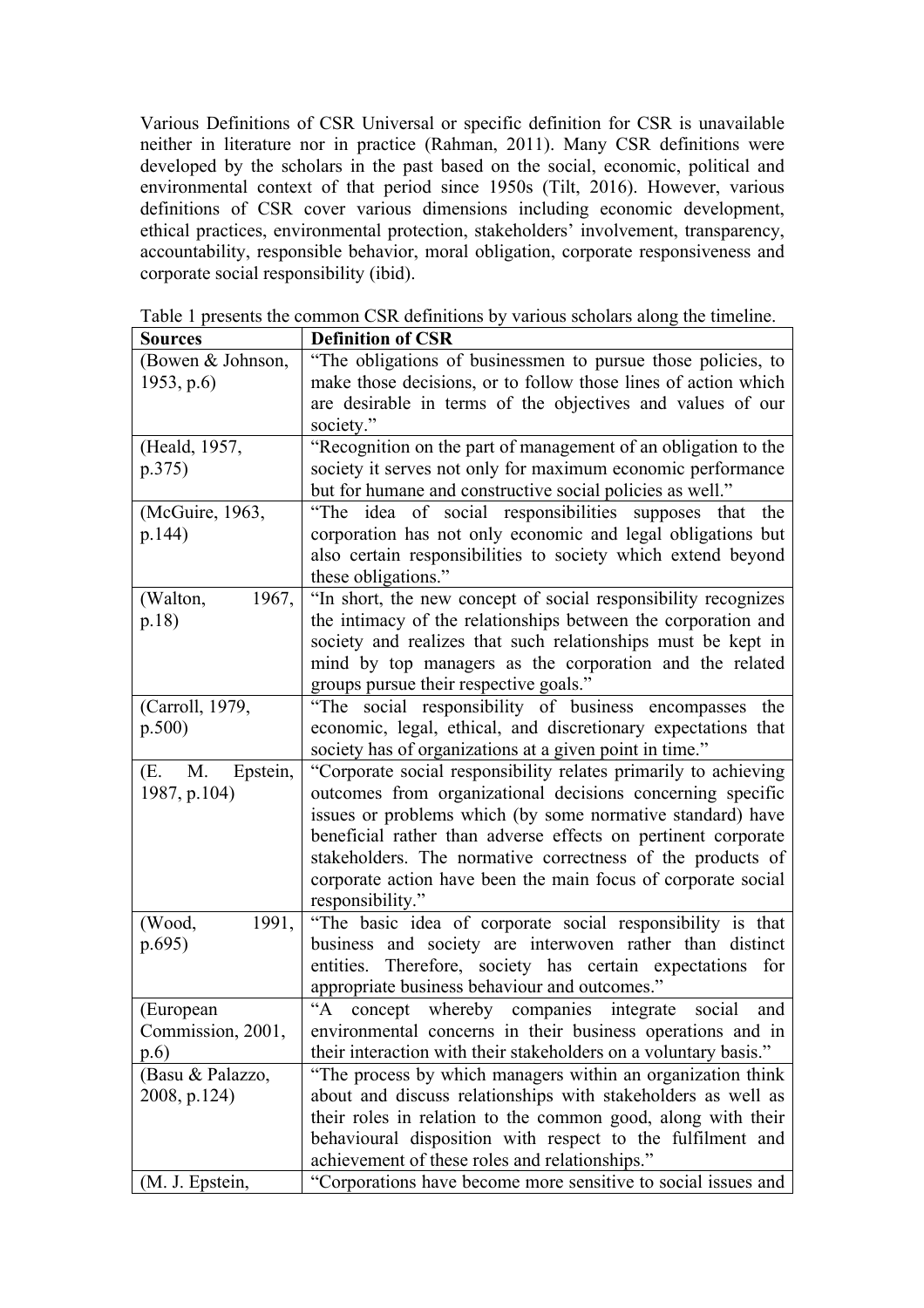| $\vert 2018, p.23 \rangle$ | stakeholder concerns and are striving to become better        |  |  |
|----------------------------|---------------------------------------------------------------|--|--|
|                            | corporate citizens. Whether the motivation is concern for     |  |  |
|                            | society and the environment, government regulation,           |  |  |
|                            | stakeholder pressures, or economic profit, the result is that |  |  |
|                            | managers must make significant changes to more effectively    |  |  |
|                            | manage their social, economic, and environmental impacts."    |  |  |

Having explored other scholars' views and definitions of CSR, due to the close connection with the work nature of the case-study Company, this research inherits the definition of CSR as suggested by the European Commission (2001): "A concept whereby companies integrate social and environmental concerns in their business operations and in their interaction with their stakeholders on a voluntary basis." The main reason for selecting this definition is because, this research not only focuses on activities that are 'named as' CSR initiatives, but also studies various operations of the hospital that are performed with social and environmental concerns.

# **CSR in Hospitals**

In today's world with the advent of globalization, hospitals play an imperative role by providing effective responses to existing, new and unexpected health care problems. Hospitals, with the mission of providing restorative administrations, are obliged to continually ensure that the welfare of patients remain the utmost primacy while promoting social, economic and environmental equity through CSR initiatives (Siniora, 2017). Despite this, the healthcare industry is facing severe challenges such as a continuous rise in healthcare costs, expanding market demands, emergence of new diseases and the corresponding need for treatments, meeting technological advancements, less public awareness, increasing customer dissatisfaction, high media attention, and shortage of willing and qualified caregivers (Pointer & Orlikoff, 1999). These challenges are intensifying day-by-day and it is far greater than in the past (ibid).

On analysing the top 100 sustainable corporations in the world in the year 2017 from Siemens tops Corporate Knights' 2017 Global 100 ranking, only 11% of the corporations that fall under 'healthcare sector' scored above 90% in several categories pertaining to energy, innovation and human resources (Figure 1) (Corporate Knights, 2018).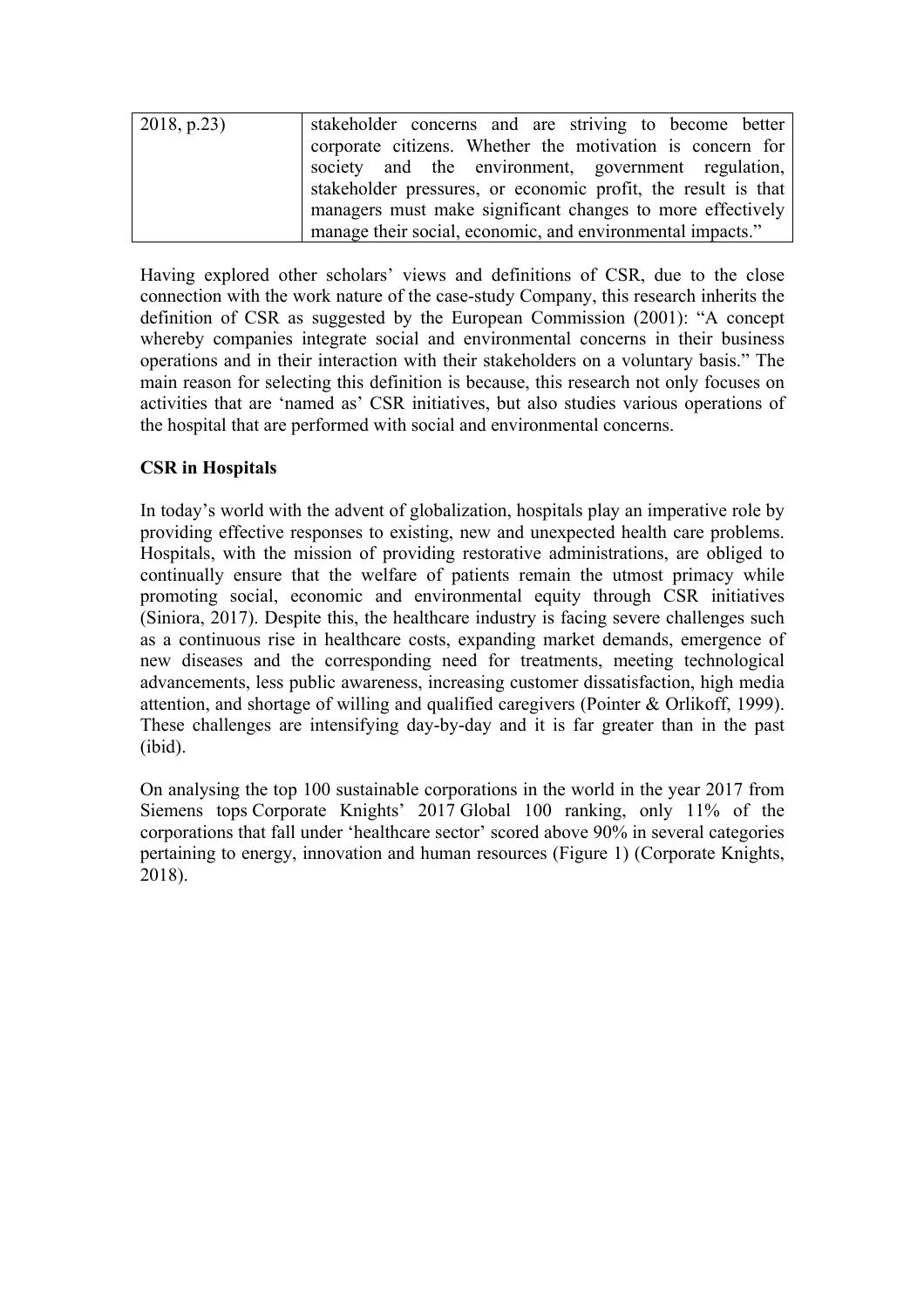

Figure 2: Sector wise indication of top 100 sustainable corporations in the world, 2017 Source: Corporate Knights (2018)

Consequently, World Health Organisation invited hospitals to provide support in fighting against our intensifying global sustainability issues such as climate change and the energy crisis by implementing strict environmental guidelines and regulatory measures (World Health Organisation WHO, 2009). Therefore, hospitals with its negative impact to the global sustainability development, constitute a rewarding field for innovative initiatives for social and environmental wellbeing, as one of the developmental issues of any country (Tehemar, 2012). By proactively implementing CSR in hospitals through awareness creation and holding a number of community events related to medical issues, a number of key benefits are identified such as, brand recognition, higher efficiency, enhanced patient loyalty, economic improvement, and increased support from stakeholders like the Government, customers, shareholders, and business partners (Jamali, Hallal, & Abdallah, 2010). Hence, from the brief literature review, it is evident that CSR in hospitals, if properly considered and implemented, definitely impacts the organization in a positive way and promotes shared values and common ethical principles.

#### **Environmental Initiatives in Hospitals**

Hospitals, categorized under service sector, encompass a wide variety of operations, significantly contributing to natural resource depletion and environmental change (McGain & Naylor, 2014). Globally, healthcare sector accounts for one of the biggest environmental footprints when compared with any other industries (Desai & Chandawarkar, 2016). They significantly contribute to excess resource consumption, increased pollution and waste outputs, rising energy costs, and the change in climate that are creating critical challenges for healthcare providers (ibid).

Hence, it is essential to understand the impacts of hospitals on the environment and study the need for 'Corporate Environmental Responsibility' in an hospital environment (Babiak & Trendafilova, 2011; Hancock, 2001). Researches on CSR and environmental sustainability is increasingly converging due to the increasing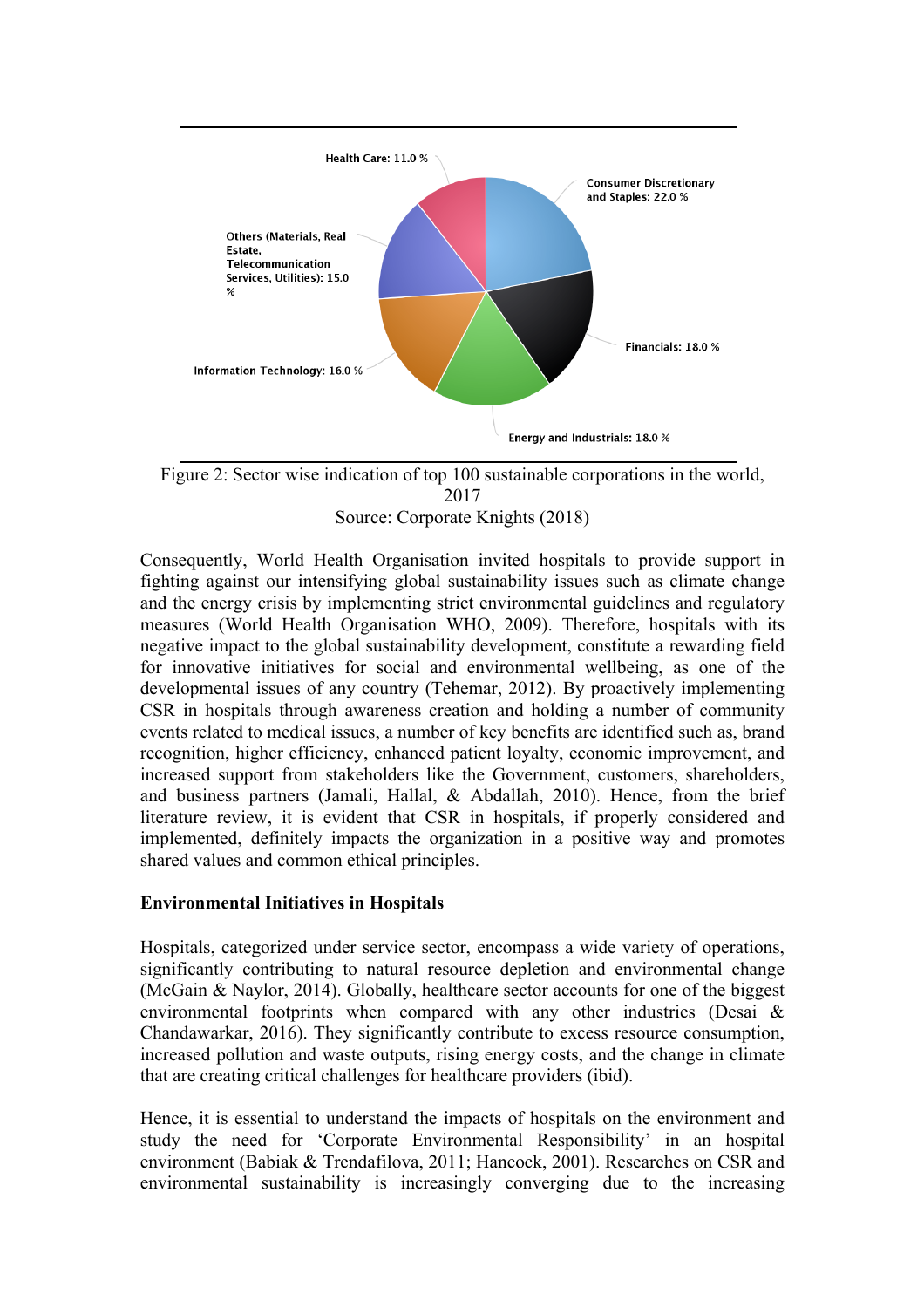environmental concerns around the globe (Montiel, 2008). Simultaneously, the businesses have started shifting towards more 'eco-centric' management to establish harmonious relationship with the natural environment in which they are operating (Shrivastava, 1995). With the increase in global warming, the need for achieving sustainable environment has become more prevalent, resulting in numerous environmental regulations to identify and assess the environmental responsibilities (Montiel, 2008; Newell & Paterson, 2010; Unsworth, Russell, & Davis, 2016).

Consequently, Governments have started to impose legislations and environmental policies in the healthcare sector to promote sustainable society and a least interfered climate (Blowfield & Murray, 2008). For example, 'Environmentally Hazardous Chemicals Act 1985 No 14' is passed by the Government of New South Wales for managing hazardous chemicals and providing a flexible legal framework for the assessment and management of environmentally hazardous chemicals and classified chemical wastes in New South Wales (NSW Legislation, 2018). Rugman and Kirton (2000) identified the five levels of environmental regulations namely multilateral, regional, national, sub-national, and municipal for efficient implementation of environmental initiatives. However, there is a minimal research exploring CSR and its environmental initiatives.

Hence, it is evident that CSR initiatives have drawn substantial interest from law and policy makers, and academics, but the CSR engagement with environmental initiatives have received relatively less attention in the academic literatures.

#### **Data Collection**

The primary and secondary data for qualitative case-study are obtained from various sources like interviews, observations, and documents (Merriam, 1988). This research gathers both primary and secondary data using various methodologies.

## **Primary data**

Generally, sources for primary data are surveys, interviews, archival records, site investigations, directs observations, participant-observations and physical artefacts (Yin, 2017). In this case-study, primary research has been conducted through interviews as well as site-visits in order to investigate and study the different CSR initiatives at the case-study company. Additionally, the views of employees from different departments, in relation to the research questions were collected, through face-to-face interviews. The interviews were based on the questionnaires, which facilitated to achieve successful results. Due to the unavailability of some of the interviewees at the time of site-visits, the questionnaires were passed to them and the answers for the questions were sent through emails to the Author.

#### **Secondary Data**

Generally, sources for secondary data are literatures, reports, web-pages, documents, various studies by government agencies, international organizations or other businesses within the chosen topic (Yin, 2017). In this research, secondary data are collected from extensive literature review, reports, web-pages and findings from similar case-studies in the field of CSR. Information available on the case-study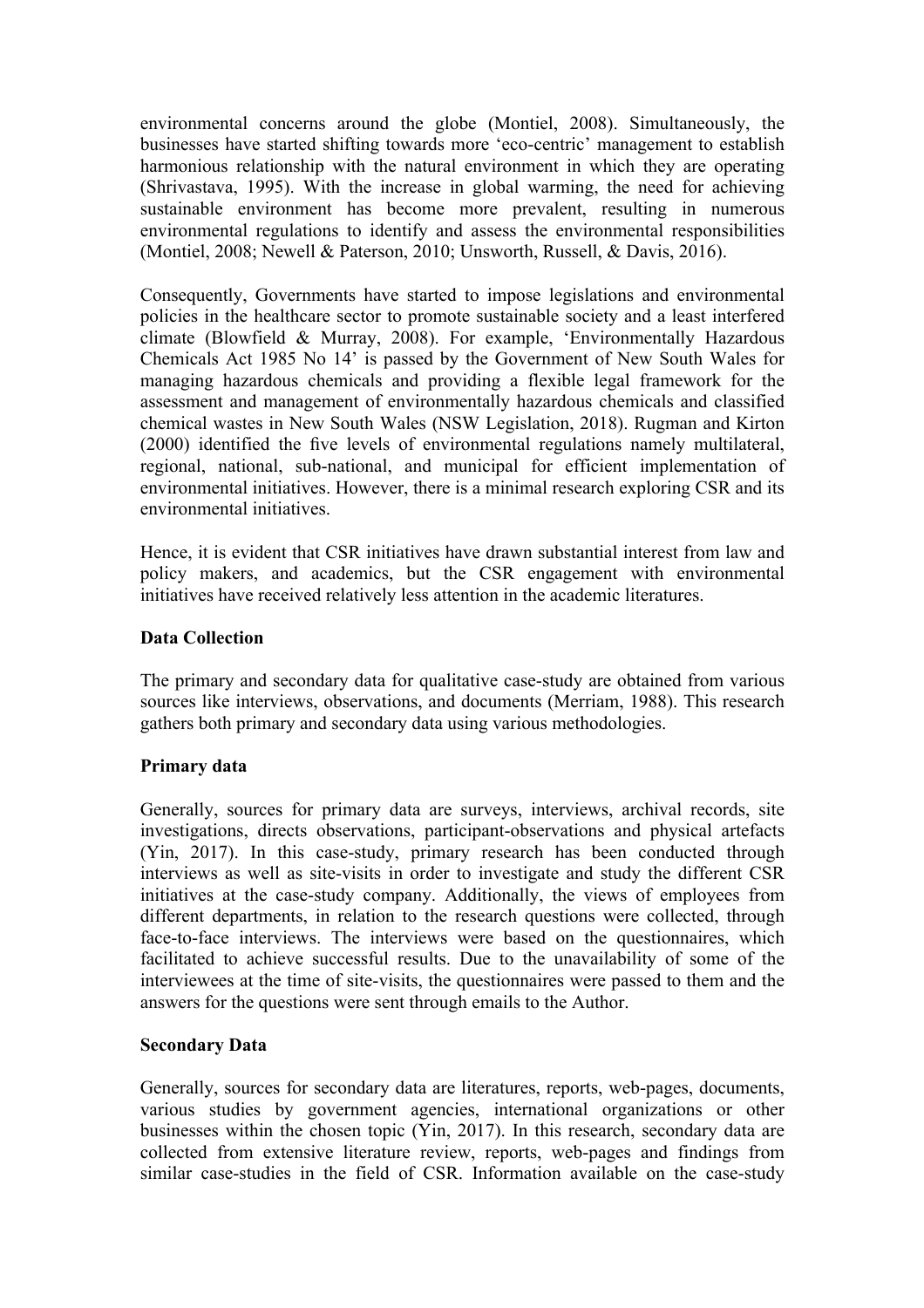company's web-site are used to further enhance the credibility of findings from the research.

### **Conclusion**

Various CSR initiatives are analyzed in the case-study company. Table 6 maps the initiatives at the case-study company with the five dimensions of CSR (Dahlsrud, 2008).

| <b>Dimensions</b><br>CSR<br><sub>of</sub> | Initiatives by case-study company                   |
|-------------------------------------------|-----------------------------------------------------|
| application                               |                                                     |
| Environmental dimension                   | Food wastage reuse, woodland green walkway          |
|                                           | path, recycling system.                             |
| Stakeholder dimension                     | Cycle to work scheme – cheap bicycle, health and    |
|                                           | well-being group – mental health training and       |
|                                           | ergonomics.                                         |
| Social dimension                          | Project opportunities and in-class work study       |
|                                           | opportunities for students from local Universities  |
|                                           | and schools, Job opportunities to people from local |
|                                           | region.                                             |
| Economic dimension                        | DALI lighting system, efficient waste management    |
|                                           | system.                                             |

Table 2: Different CSR initiatives by the case-study company; Source: The Author

Rather than just 'being good' or 'doing good', these initiatives emphasize the importance of sustainability in a hospital environment. On the whole, it is inferred that, CSR activities in hospitals are in a dynamic phase, and it is moving towards a more holistic representation of sustainability. It is also found that, implementing the CSR initiatives have brought positive effects to the hospital such as good reputation of the case-study company within the community, improved customer satisfaction resulting in loyalty, cost reduction and enhanced contribution to environment (Friedman, 1970).

## **Drivers and barriers of CSR initiatives**

Various factors drive the case-study company towards CSR to achieve the four core values of the company – trust, care, innovation and pride. Interestingly, when enquired about the key drivers of CSR initiatives to interviewees from various departments, the responses represented 'multitude aspects' that include legal compliance, diversity management, philanthropy, code of conduct and so on. From the analysis, this variation is mainly due to the fact that each department provides importance to different aspects based on their operational nature. For example, Legal compliance is the important driver of CSR initiative in waste management department whereas cost reduction is the key driver of CSR initiatives in electricity department. However, a list of drivers for CSR initiatives is created by analyzing and consolidating the data from interviews and reviewing it by comparing with the company's current understanding of its role concerning CSR. Summary of drivers of CSR initiatives: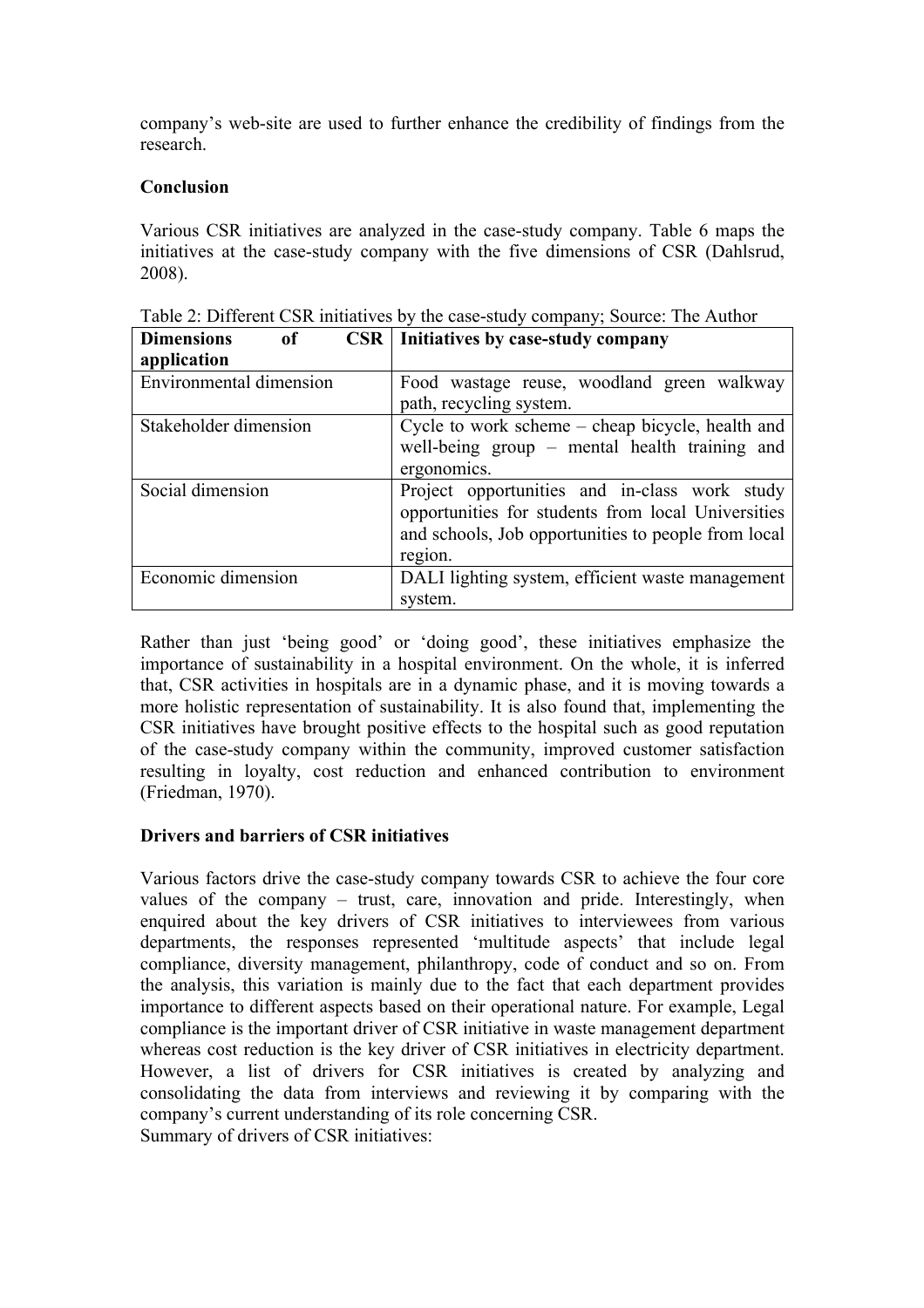# Ø **Health and Safety**

One interesting analysis from this case-study is, 'health and safety' is identified as the primary driver of CSR initiatives. During the interview, when questioned about the primary driver of CSR initiatives, among the various options, 7 out of 10 people answered 'others' and specified that ensuring health and safety at the workplace is their main factor for selecting a particular CSR initiative. This is mainly due to the fact that the case-study company operates in the hospital environment where health and safety is given the primary importance.

# Ø **Being a 'good' corporate citizen**

From the analysis, it is found that ethical consideration is one of the important drivers of CSR initiatives at the case-study company. This is evident from various initiatives that encourages the case-study company to identify its expertise and extend support in terms of providing training and opportunities.

## Ø **Increased stakeholder interest**

All the initiatives within the case-study company have established good relations with the government as well as the local communities which eventually strengthened the supplier relationship.

# Ø **Legal Compliance**

Adhering to regulations and compliance to the law has been the conventional driving force for implementing CSR initiatives in hospitals. For example, the disposal of hazardous waste to minimise the environmental impacts is strictly adhered because of the need for legal compliance in the hospitals.

## Ø **Reduced operating cost**

In an environment like hospital, which works 24/7, socially responsible activities (say installation DALI lighting system, segregation of waste) contribute to substantial reduction in operation cost.

## Ø **Innovation and learning**

'Innovation and learning' is identified as one of the potential drivers for improving the ways of carrying out activities at the hospitals and for providing a better social progress. For instance, most of the CSR initiatives studied in the case-study are proposed as a result of innovation and learning by the local University students that resulted in significant improvements in the local community.

Additionally, reduced environmental impacts, good reputation leading to risk reduction and crisis management of the hospitals, long-term sustainability for employees and improved financial performance are some of the factors driving the CSR initiatives in the hospital environment. Interestingly, from analyzing the above factors, it is inferred that all the drivers for initiatives are interconnected and possess significant influence on each other. Example, legal compliance is main driver of waste management system. Whereas, efficient waste management system (say, segregation of waste) save money while reducing the negative impact to the environment which eventually increases the stakeholder interest.

However, Table 3 provides a summary of potential challenges and solutions in implementing effective CSR initiatives in hospitals.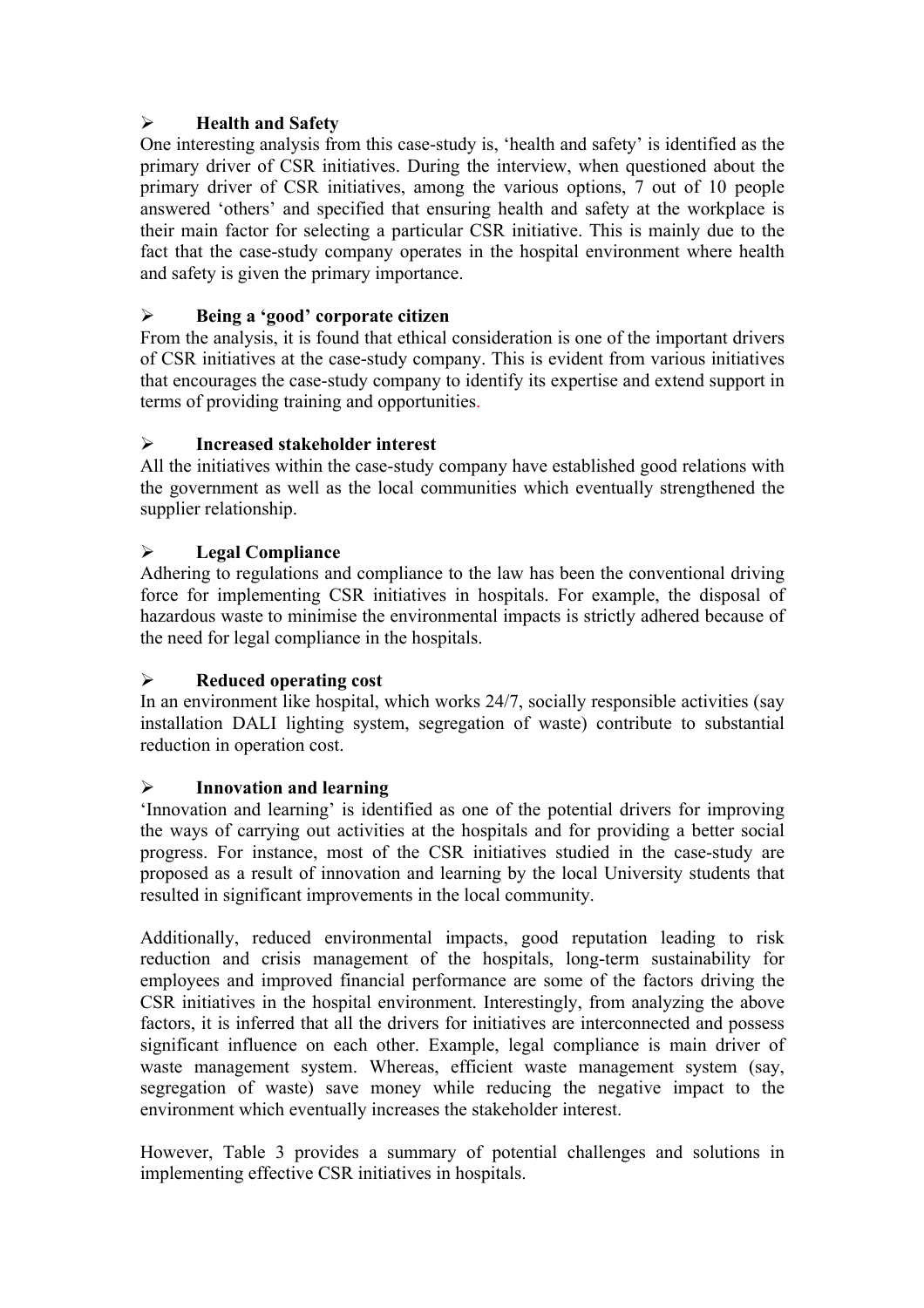| <b>Potential Challenges</b>            | <b>Possible Solutions</b>                                                        |
|----------------------------------------|----------------------------------------------------------------------------------|
| <b>Hospital Environment</b>            | Hospital environment demands 24*7*365                                            |
|                                        | service. Hence, instead of a separate CSR                                        |
|                                        | initiative, it is ideal to implement initiatives                                 |
|                                        | within the various business operations of                                        |
|                                        | hospitals.                                                                       |
| Constantly changing legal compliances  | Ensure that the company is constantly                                            |
|                                        | updated with any change in legal legislation.                                    |
| The budgetary limitations              | initiatives<br>should<br>be<br>designed<br>All                                   |
|                                        | considering the budget and try to implement                                      |
|                                        | the initiative in a best way.                                                    |
|                                        |                                                                                  |
|                                        |                                                                                  |
| Lack of public awareness on being      | Train, develop, encourage and<br>create                                          |
| socially responsible                   | awareness among public to take personal                                          |
|                                        | for<br>ownership<br>environmental<br>and                                         |
|                                        | sustainability issues. Example, energy fact<br>initiatives.                      |
| evaluation<br>of<br><b>CSR</b>         |                                                                                  |
| Inadequate<br>initiatives.             | A proper reporting should be mandated to<br>track and measure the impacts of the |
|                                        | initiatives.                                                                     |
| Lack of awareness about the inherent   | Training the staffs continuously on health                                       |
|                                        |                                                                                  |
| hazards caused by improper health care | and safety training. Drawing attention by                                        |
| waste management.                      | creating publicity like poster sessions,<br>exhibitions and demonstration.       |
|                                        |                                                                                  |

Table 3: Potential challenges and solutions to implement CSR; Source: The Author

TABLE 2 The CSR Continuum and Basis of Competitive TABLE 2 The CSR Continuum and Basis of Competitive

CSR continuum Source of comp Form of compe Adv

# **Engagement of CSR in Environmental Initiatives**

One of the interesting inferences from the analysis of definitions (Table 1) is that, the engagement of CSR with environmental initiatives have been given spot light only after  $21<sup>st</sup>$  century. This indicates that companies are increasingly engaging in initiatives to achieve environmental sustainability. However, when calculating the dimension score for the frequently occurring definitions, Dahlsrud (2008) highlighted that the environmental dimension received a significantly lower dimension ratio than the other dimensions. He argues stating Carroll's (1999) literature review, that the environmental dimension was not included in the early definitions. Hence, it can be inferred that the concern for environmental initiatives as part of CSR has been given less importance in the past and the importance is gradually increasing in recent times. On analyzing the case-study, it is evident that CSR initiatives pose a huge impact on the climate change as well as global environment. Reducing the ecological footprint has been a main issue for the company and it has been constantly engaging with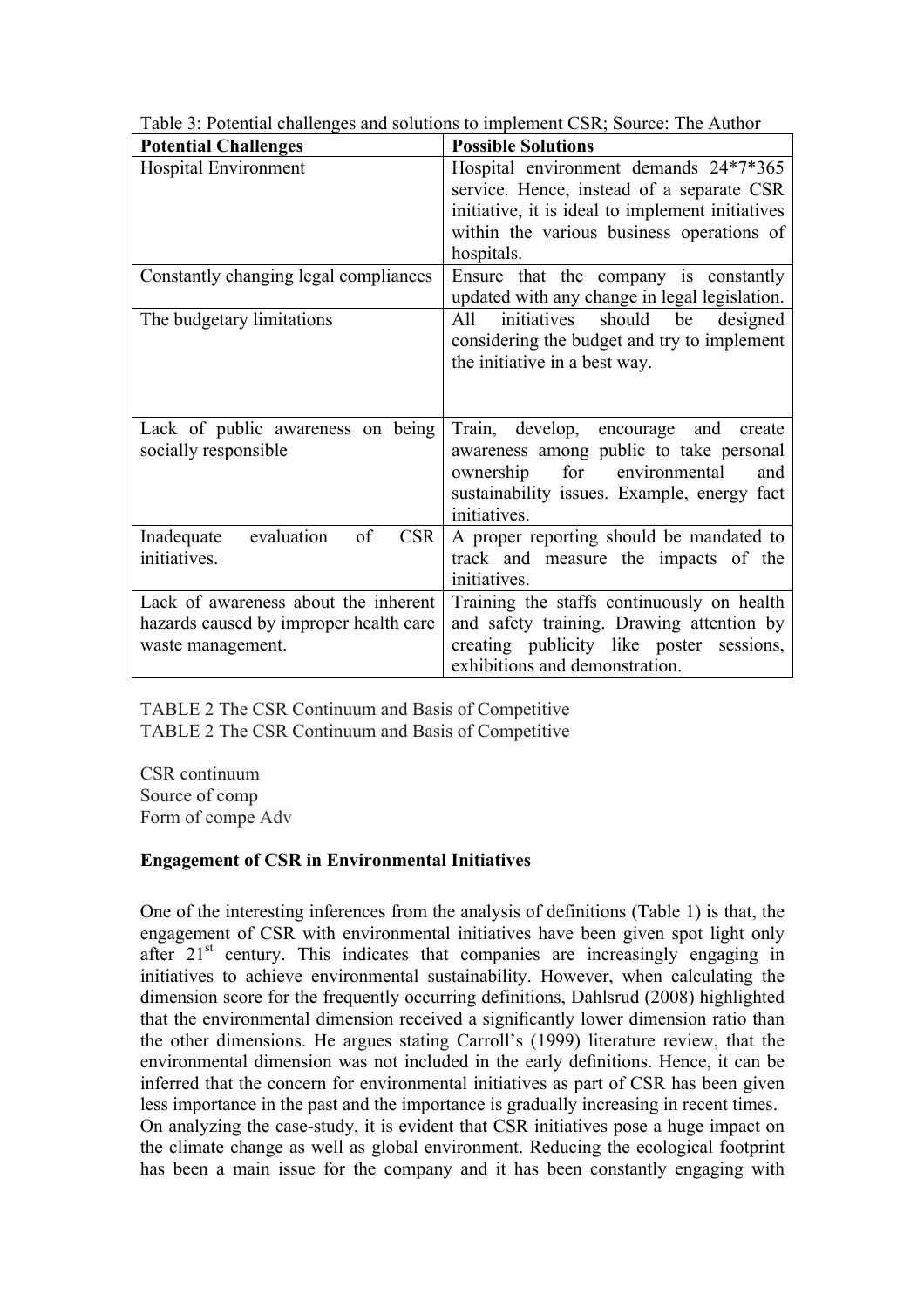environmental CSR initiatives. Following are the ways by which the case-study company improves the environment and engages with environmental sustainability.

 $\triangleright$  Efficient waste management system by using colour coded bins. Additionally, a close watch of weight of regulated medical waste generation and its disposition is made. This helps to track the waste disposal, which helps to formulate strategies to reduce the waste in the mere future.

 $\triangleright$  Reduced consumption of energy by using energy efficient lighting system like DALI.

 $\triangleright$  Regulating the natural resources efficiently. For example, treatment of water and testing it regularly for bacteria like legionella.

 $\triangleright$  Reduced emission of hazardous substances by performing monthly waste monitoring.

 $\triangleright$  Using recycled and recyclable materials in the hospital.

 $\triangleright$  Training and encouraging the staffs to look for additional ways to reduce the firm's environmental footprint.

By performing all these activities, the case-study company directly or indirectly contributes to reduce the carbon footprint, thus addressing the issues related to global warming. On the whole, hospitals are now addressing the effect of climate change due to the operation of hospitals. Hence the physical infrastructure and the facilities are designed in such a way that the hospitals effectively contribute to achieve environmental sustainability.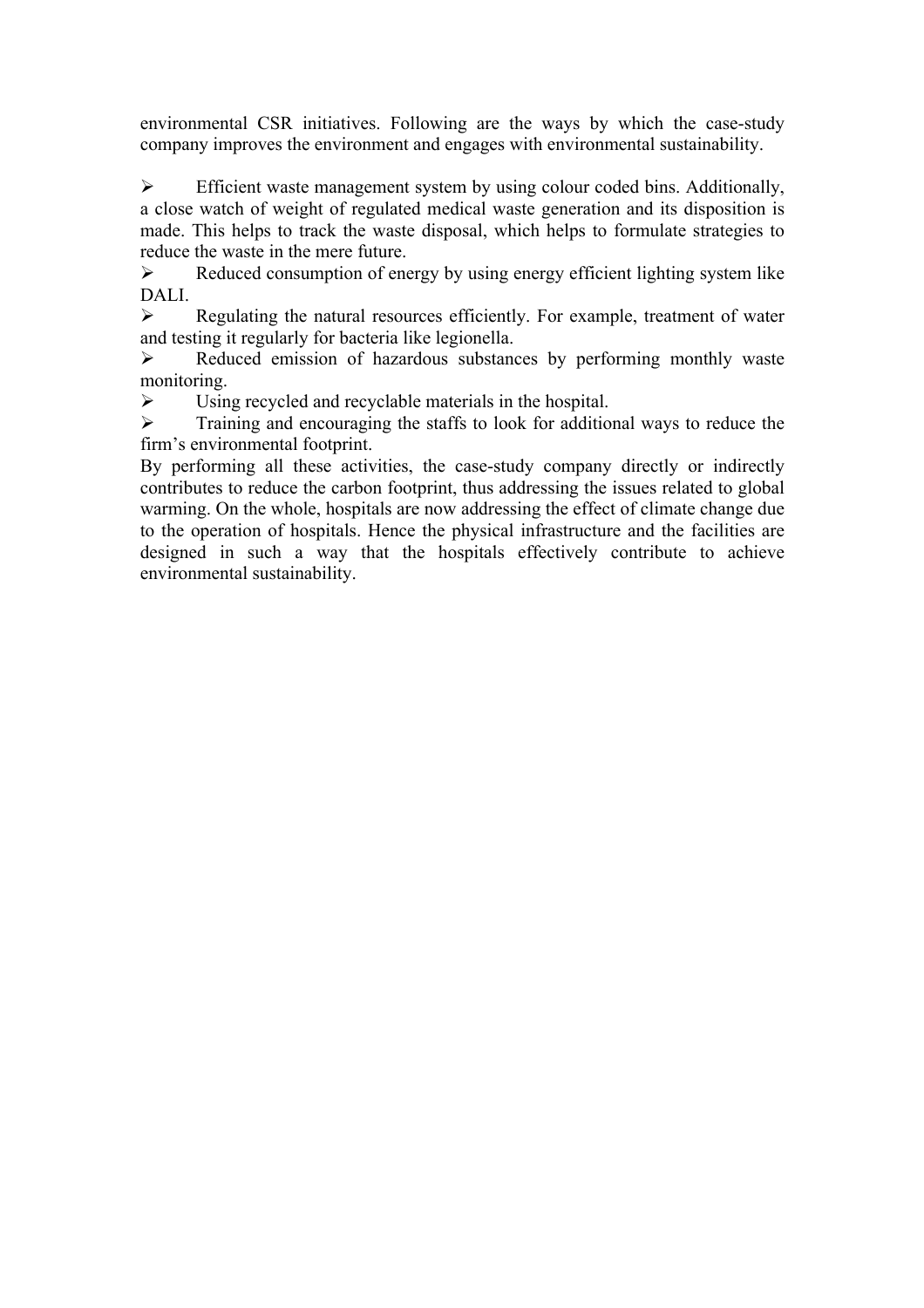#### **References**

Babiak, K., & Trendafilova, S. (2011). CSR and environmental responsibility: motives and pressures to adopt green management practices. *Corporate social responsibility and environmental management, 18*(1), 11-24.

Basu, K., & Palazzo, G. (2008). Corporate social responsibility: A process model of sensemaking. *Academy of management review, 33*(1), 122-136.

Baumgartner, R. J. (2014). Managing corporate sustainability and CSR: A conceptual framework combining values, strategies and instruments contributing to sustainable development. *Corporate Social Responsibility and Environmental Management, 21*(5), 258-271.

Beddewela, E., Herzig, C. (2012). Corporate social reporting by mncs' subsidiaries in Sri Lanka. Paper presented at Accounting Forum.

Behringer, K., & Szegedi, K. (2016). The role of CSR in achieving sustainable development–Theoretical approach. *European Scientific Journal, ESJ, 12*(22), 10.

Blowfield, M., & Murray, A. (2008). The Impact of Corporate Responsibility.'. *Corporate responsibility: a critical introduction. Oxford*.

Bowen, H. R., & Johnson, F. E. (1953). *Social responsibility of the businessman*: Harper.

Brandão, C., Rego, G., Duarte, I., & Nunes, R. (2013). Social responsibility: a new paradigm of hospital governance? *Health Care Analysis, 21*(4), 390-402.

Burger, B., & Newman, P. (2010). Hospitals and sustainability. *Bentley: Curtin University of Technology, Curtin University Sustainability Policy Institute*.

Carroll, A. B. (1979). A three-dimensional conceptual model of corporate performance. *Academy of management review, 4*(4), 497-505.

Carroll, A. B. (1999). Corporate social responsibility: Evolution of a definitional construct. *Business & society, 38*(3), 268-295.

Carroll, A. B. (2015). Corporate social responsibility: The centerpiece of competing and complementary frameworks. *Organizational Dynamics, 44*(2), 87-96.

Chen, S., & Bouvain, P. (2009). Is corporate responsibility converging? A comparison of corporate responsibility reporting in the USA, UK, Australia, and Germany. *Journal of Business Ethics, 87*(1), 299-317.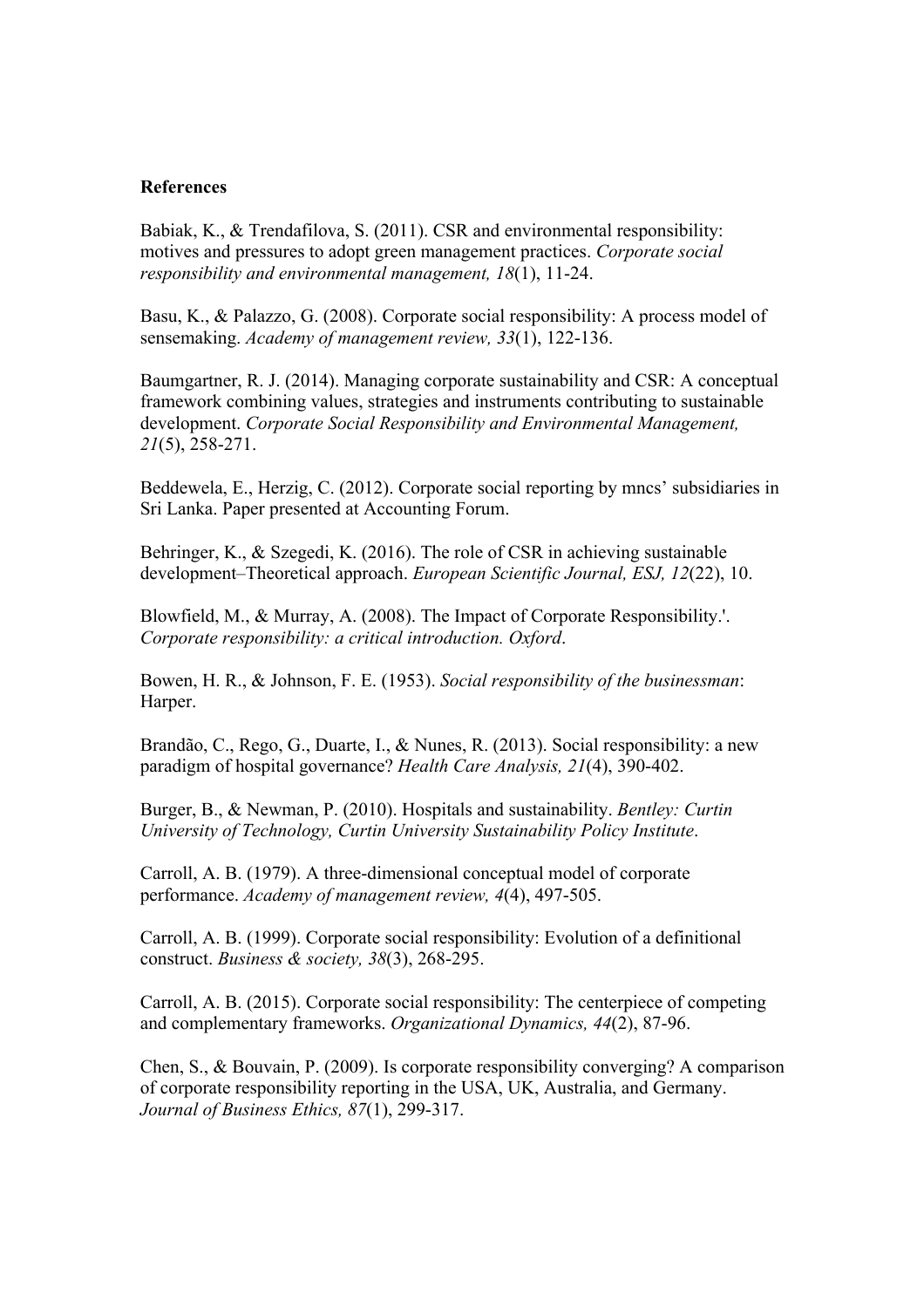Commission, E. (2001). *Green paper: Promoting a European framework for corporate social responsibility*: Office for Official Publications of the European Communities.

Corporate Knights (2018) 2017 Global 100. Available at: *http://www.corporateknights.com/reports/2017-global-100/2017-global-100 results14846083/*(Accessed: 30 May 2019).

Crawford, D., & Scaletta, T. (2006). The balanced scorecard and corporate social responsibility: Aligning values for profit. *FMI Journal, 17*(3), 39-42.

Dahlsrud, A. (2008). How corporate social responsibility is defined: an analysis of 37 definitions. *Corporate social responsibility and environmental management, 15*(1), 1- 13.

Desai, P. S., & Chandawarkar, M. R. (2016). Aligning CSR activities of Health Care Sector to Developmental Needs of India. *Journal of Pharmaceutical Sciences and Research, 8*(9), 1008.

Dubbink, W., Graafland, J., & Van Liedekerke, L. (2008). CSR, transparency and the role of intermediate organisations. *Journal of Business Ethics, 82*(2), 391-406.

Elkington, J. (1998). Partnerships from cannibals with forks: The triple bottom line of 21st-century business. *Environmental quality management, 8*(1), 37-51.

Elkington, J. (2013). Enter the triple bottom line. In *The triple bottom line* (pp. 23- 38): Routledge.

Epstein, E. M. (1987). The corporate social policy process: Beyond business ethics, corporate social responsibility, and corporate social responsiveness. *California management review, 29*(3), 99-114.

Epstein, M. J. (2018). *Making sustainability work: Best practices in managing and measuring corporate social, environmental and economic impacts*: Routledge.

European Commission, (2001) Green paper: Promoting a European framework for corporate social responsibility, Office for Official Publications of the European **Communities** 

Farache, F., & Perks, K. J. (2010). CSR advertisements: a legitimacy tool? *Corporate Communications: An International Journal, 15*(3), 235-248.

Feldman, R., & Lobo, F. (1997). Global budgets and excess demand for hospital care. *Health Economics, 6*(2), 187-196.

Fischer, J. (2004). Social responsibility and ethics: clarifying the concepts. *Journal of Business Ethics, 52*(4), 381-390.

Francis, C. K. (2001). Medical ethos and social responsibility in clinical medicine. *Journal of Urban Health, 78*(1), 29-45.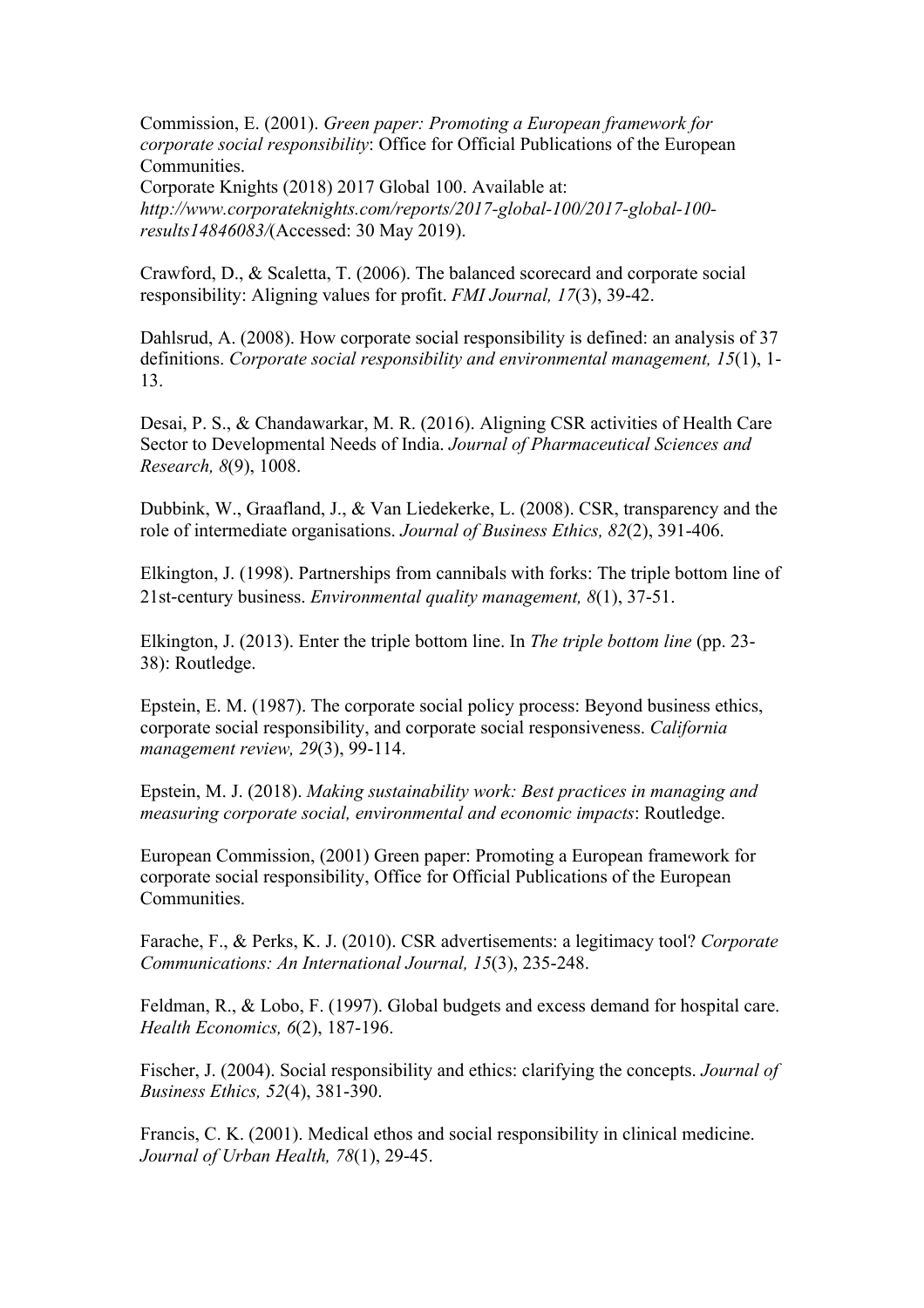Freeman, R. E., & Liedtka, J. (1991). Corporate social responsibility: A critical approach. *Business Horizons, 34*(4), 92-99.

Friedman, M. (1970). The Social Responsibility of Business Is to Increase Its Profits, New York Time Magazine, 13. In: IX.

Friedman, M., & Erdmann, D. (1962). 1982. *Capitalism and freedom*.

Gupta, A. D. (2010). *Ethics, business and society: Managing responsibly*: SAGE Publications India.

Hancock, T. (2001). Doing less harm: assessing and reducing the environmental and health impact of Canada's health care system. *Can. Coalit. Green Health Care*.

Hannan, M. T., & Freeman, J. (1984). Structural inertia and organizational change. *American sociological review*, 149-164.

Heald, M. (1957). Management's responsibility to society: The growth of an idea. *Business History Review, 31*(4), 375-384.

Jamali, D., Hallal, M., & Abdallah, H. (2010). Corporate governance and corporate social responsibility: evidence from the healthcare sector. *Corporate Governance: The international journal of business in society, 10*(5), 590-602.

Lee, M. D. P. (2008). A review of the theories of corporate social responsibility: Its evolutionary path and the road ahead. *International journal of management reviews, 10*(1), 53-73.

Lewis, D. L. (1976). *The public image of Henry Ford: An American folk hero and his company*: Wayne State University Press.

Matthiesen, M.-L., & Salzmann, A. J. (2017). Corporate social responsibility and firms' cost of equity: how does culture matter? *Cross Cultural & Strategic Management, 24*(1), 105-124.

McGain, F., & Naylor, C. (2014). Environmental sustainability in hospitals–a systematic review and research agenda. *Journal of health services research & policy, 19*(4), 245-252.

McGuire, J. W. (1963). *Business and society*: McGraw-hill.

McKee, M., & Healy, J. (2000). The role of the hospital in a changing environment. *Bulletin of the World Health Organization, 78*, 803-810.

McWilliams, A., & Siegel, D. (2001). Corporate social responsibility: A theory of the firm perspective. *Academy of management review, 26*(1), 117-127.

Merriam, S. B. (1988). *Case study research in education: A qualitative approach*: Jossey-Bass.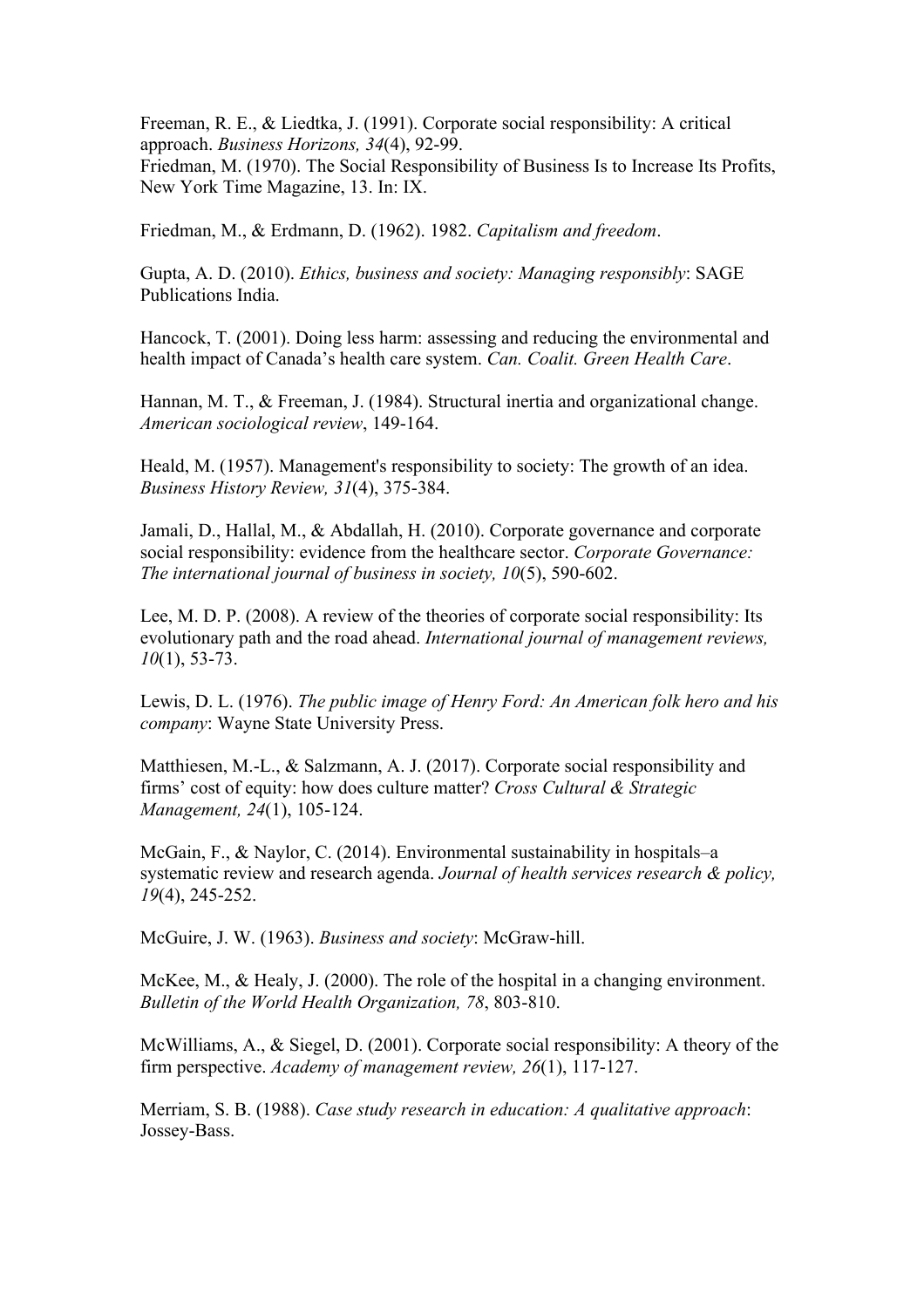Montiel, I. (2008). Corporate social responsibility and corporate sustainability: Separate pasts, common futures. *Organization & Environment, 21*(3), 245-269. Muller-Camen, M., & Elsik, W. (2014). IHRM's role in managing ethics and CSR globally. In *The Routledge Companion to International Human Resource Management* (pp. 578-588): Routledge.

Newell, P., & Paterson, M. (2010). *Climate capitalism: global warming and the transformation of the global economy*: Cambridge University Press.

Nishandar, V. (2015). Corporate social responsibility-the way ahead. *The business & management review, 5*(4), 127.

Norman, W., & MacDonald, C. (2004). Getting to the bottom of "triple bottom line". *Business ethics quarterly, 14*(2), 243-262.

Pointer, D. D., & Orlikoff, J. E. (1999). *Board work: Governing health care organizations*: Jossey-Bass.

Rechel, B., Wright, S., & Edwards, N. (2009). *Investing in hospitals of the future*: WHO Regional Office Europe.

Renaud-Coulon, A. (2014). Corporate social responsibility: How can learning contribute. *Accessed on, 15*.

Rugman, A. M., & Kirton, J. (2000). *NAFTA, Environmental Regulations and Firm Strategies: An Update with Chapter 11 Cases.* Paper presented at the conference: Strengthening Canada's Environmental Community through International Regime Reform: Twenty-First Century Challenges. Munk Centre for International Studies, University of Toronto. &.

Saha, S. (2013). *Essence of CSR in Modern Society* (Vol. vol.1).

Shrivastava, P. (1995). The role of corporations in achieving ecological sustainability. *Academy of management review, 20*(4), 936-960.

Siniora, D. (2017). Corporate Social Responsibility in the Health Care Sector.

Tehemar, S. (2012). Corporate social responsibility in healthcare. *Healthworks Collective. doi: http://healthworkscollective. com/drtehemar/43791/corp orate-socialresponsibility-healthcare-sectors*.

Tilt, C. A. (2016). Corporate social responsibility research: the importance of context. *International journal of corporate social responsibility, 1*(1), 2.

Unsworth, K. L., Russell, S. V., & Davis, M. C. (2016). Is Dealing with Climate Change a Corporation's Responsibility? A Social Contract Perspective. *Frontiers in Psychology, 7*, 1212. doi:10.3389/fpsyg.2016.01212